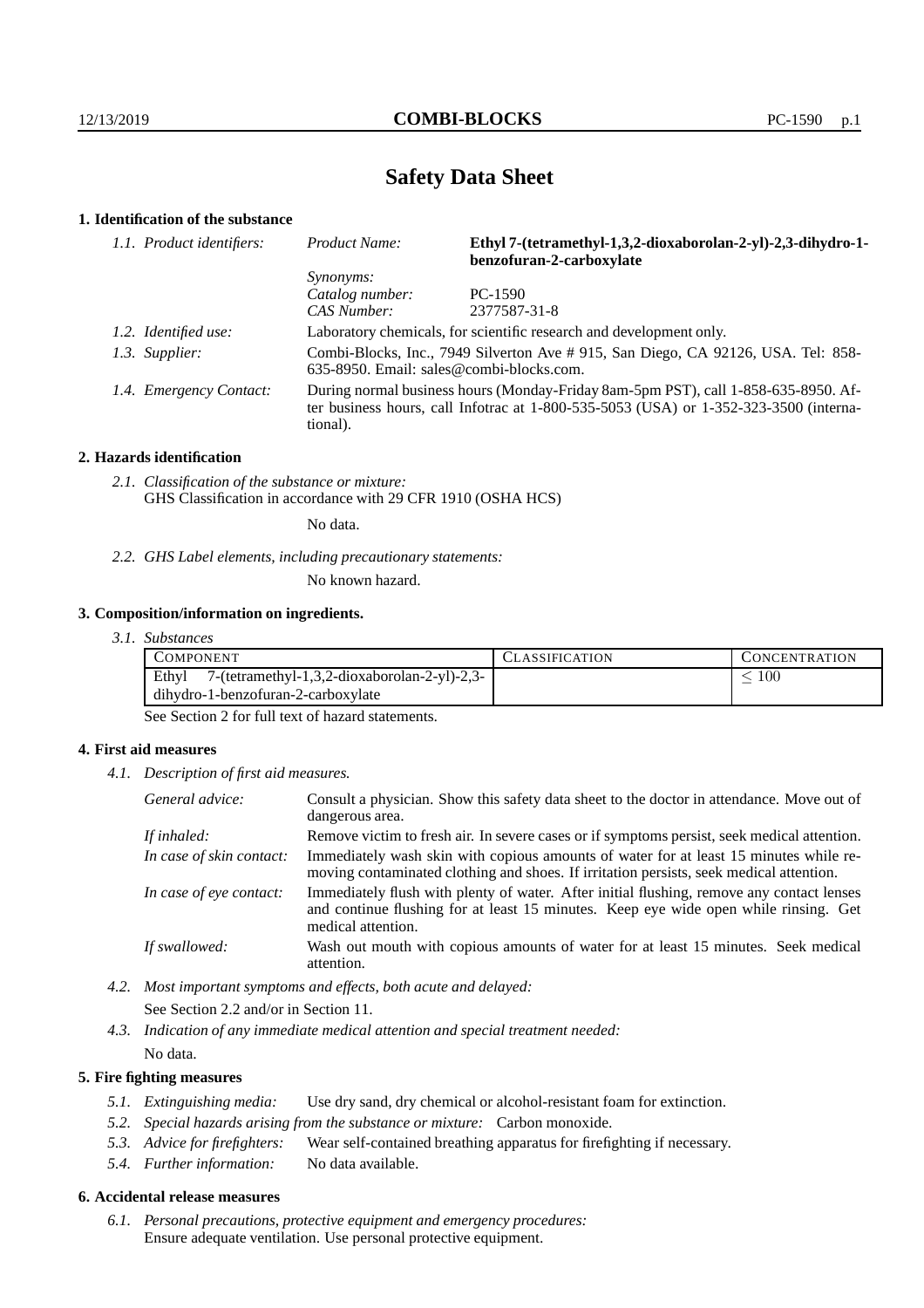|                                                                                                                | 6.2. Environmental precautions:                                                                                                                                                                                                                            |                                                                                                                                                                                                                                                                    |  |  |
|----------------------------------------------------------------------------------------------------------------|------------------------------------------------------------------------------------------------------------------------------------------------------------------------------------------------------------------------------------------------------------|--------------------------------------------------------------------------------------------------------------------------------------------------------------------------------------------------------------------------------------------------------------------|--|--|
|                                                                                                                | Should not be released into the environment. See Section 12 for additional ecological information.                                                                                                                                                         |                                                                                                                                                                                                                                                                    |  |  |
| 6.3. Methods and materials for containment and cleaning up:                                                    |                                                                                                                                                                                                                                                            |                                                                                                                                                                                                                                                                    |  |  |
|                                                                                                                |                                                                                                                                                                                                                                                            | Sweep up or vacuum up spillage and collect in suitable container for disposal.                                                                                                                                                                                     |  |  |
|                                                                                                                | 6.4. Reference to other sections:                                                                                                                                                                                                                          |                                                                                                                                                                                                                                                                    |  |  |
|                                                                                                                | Refer to protective measures listed in Sections 8 and 13.                                                                                                                                                                                                  |                                                                                                                                                                                                                                                                    |  |  |
|                                                                                                                | 7. Handling and storage                                                                                                                                                                                                                                    |                                                                                                                                                                                                                                                                    |  |  |
|                                                                                                                |                                                                                                                                                                                                                                                            | 7.1. Precautions for safe handling: Avoid contact with skin and eyes. Avoid inhalation of vapour or mist. Keep away<br>from sources of ignition - No smoking. Take measures to prevent the build up of electro-<br>static charge. For precautions see section 2.2. |  |  |
|                                                                                                                | 7.2. Conditions for safe storage, including any incompatibilities: Store refrigerated. Keep container tightly closed in<br>a dry and well-ventilated place. Containers which are opened must be carefully resealed<br>and kept upright to prevent leakage. |                                                                                                                                                                                                                                                                    |  |  |
|                                                                                                                | Laboratory chemicals, for scientific research and development only.<br>7.3. Specific end use(s):                                                                                                                                                           |                                                                                                                                                                                                                                                                    |  |  |
|                                                                                                                | 8. Exposure Controls / Personal protection                                                                                                                                                                                                                 |                                                                                                                                                                                                                                                                    |  |  |
|                                                                                                                | 8.1. Control parameters:                                                                                                                                                                                                                                   |                                                                                                                                                                                                                                                                    |  |  |
|                                                                                                                | Components with workplace control parameters: Contains no substances with occupational exposure limit values.                                                                                                                                              |                                                                                                                                                                                                                                                                    |  |  |
|                                                                                                                | 8.2. Exposure controls:                                                                                                                                                                                                                                    |                                                                                                                                                                                                                                                                    |  |  |
| Appropriate engineering controls: Ensure that eyewash stations and safety showers are close to the workstation |                                                                                                                                                                                                                                                            | location. Ensure adequate ventilation, especially in confined areas.                                                                                                                                                                                               |  |  |
|                                                                                                                | Personal protective equipment:<br>Wear appropriate protective eyeglasses or chemical safety goggles as described by OSHA's<br>Eye/face protection:<br>eye and face protection regulations in 29 CFR 1910.133 or European Standard EN166.                   |                                                                                                                                                                                                                                                                    |  |  |
|                                                                                                                |                                                                                                                                                                                                                                                            |                                                                                                                                                                                                                                                                    |  |  |
|                                                                                                                | Skin protection:                                                                                                                                                                                                                                           | Handle with gloves. Gloves must be inspected prior to use. Use proper glove removal<br>technique (without touching glove's outer surface) to avoid skin contact with this product.                                                                                 |  |  |

# **8. Exposure Controls / Personal protection**

| Eye/face protection:               | Wear appropriate protective eyeglasses or chemical safety goggles as described by OSHA's<br>eye and face protection regulations in 29 CFR 1910.133 or European Standard EN166.                                                                                                                                         |  |  |
|------------------------------------|------------------------------------------------------------------------------------------------------------------------------------------------------------------------------------------------------------------------------------------------------------------------------------------------------------------------|--|--|
| Skin protection:                   | Handle with gloves. Gloves must be inspected prior to use. Use proper glove removal<br>technique (without touching glove's outer surface) to avoid skin contact with this product.<br>Dispose of contaminated gloves after use in accordance with applicable laws and good<br>laboratory practices. Wash and dry hands |  |  |
| <b>Body Protection:</b>            | Complete suit protecting against chemicals, Flame retardant antistatic protective clothing.<br>The type of protective equipment must be selected according to the concentration and<br>amount of the dangerous substance at the specific workplace.                                                                    |  |  |
| Respiratory protection:            |                                                                                                                                                                                                                                                                                                                        |  |  |
| Control of environmental exposure: | Prevent further leakage or spillage if safe to do so. Do not let product enter<br>drains.                                                                                                                                                                                                                              |  |  |

# **9. Physical and chemical properties**

*9.1. Information on basic physical and chemical properties*

| (a)                | Appearance:                                   | Solid        |
|--------------------|-----------------------------------------------|--------------|
| (b)                | Odour:                                        | No data      |
| (c)                | Odour Threshold:                              | No data      |
| (d)                | pH:                                           | No data      |
| (e)                | Melting point/freezing point:                 | $60 - 70$ °C |
| (f)                | Initial boiling point and boiling range:      | No data      |
| (g)                | Flash point:                                  | No data      |
| (h)                | Evaporatoin rate:                             | No data      |
| (i)                | Flammability (solid, gas):                    | No data      |
| (j)                | Upper/lower flammability or explosive limits: | No data      |
| $\rm(k)$           | Vapour pressure:                              | No data      |
| (1)                | Vapour density:                               | No data      |
| (m)                | Relative density:                             | No data      |
| (n)                | Water solubility:                             | No data      |
| $\left( 0 \right)$ | Partition coefficient: n-octanol/water:       | No data      |
| (p)                | Auto-ignition:                                | No data      |
| (q)                | Decomposition temperature:                    | No data      |
| (r)                | Viscosity:                                    | No data      |
| (s)                | Explosive properties:                         | No data      |
| (t)                | Oxidizing properties:                         | No data      |